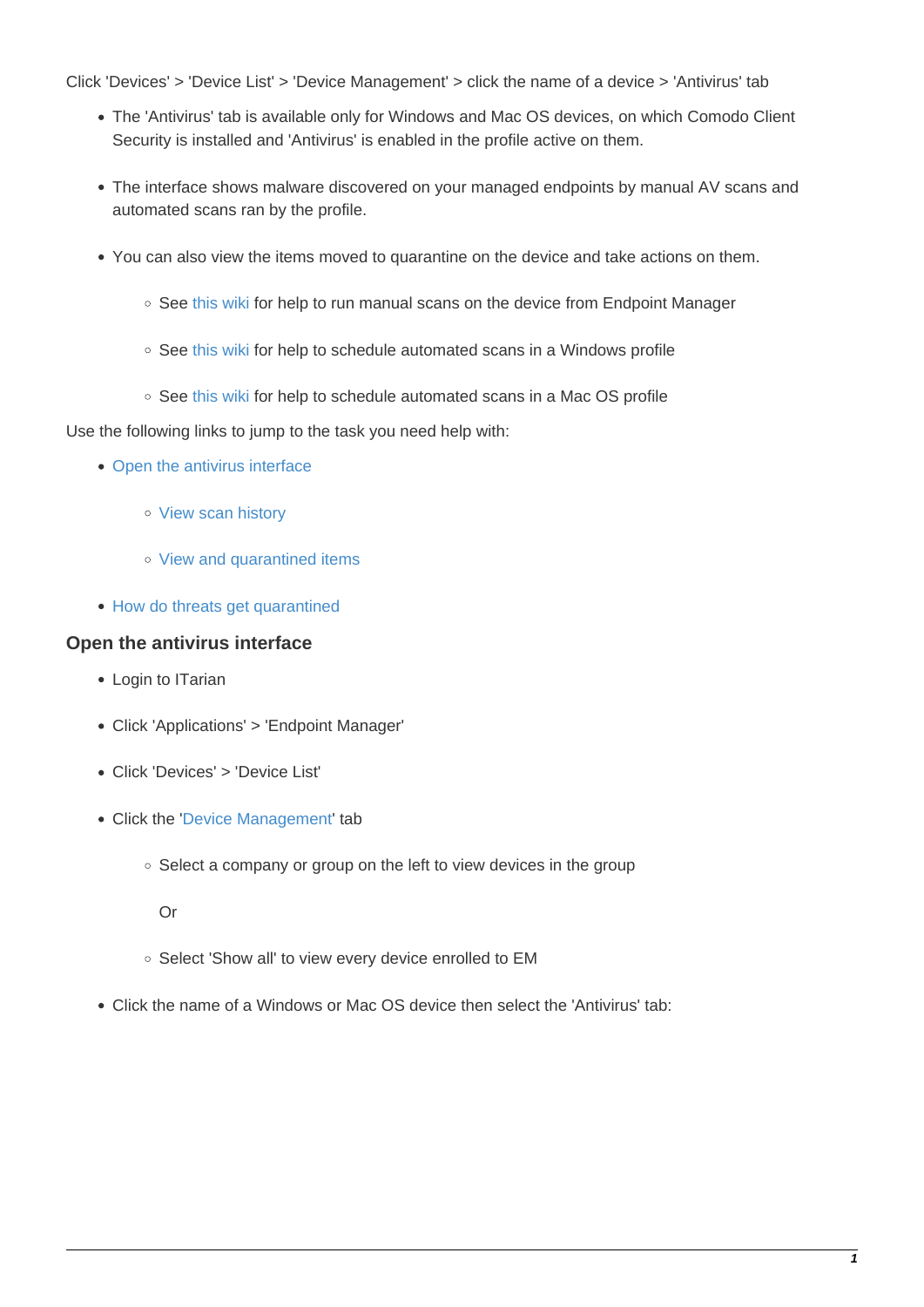| <b>TechElf</b><br>Owner: Alice                                                                                                                                 |                                           |                           |                                         |                                  |                                           |                                                  |                      |             |
|----------------------------------------------------------------------------------------------------------------------------------------------------------------|-------------------------------------------|---------------------------|-----------------------------------------|----------------------------------|-------------------------------------------|--------------------------------------------------|----------------------|-------------|
| 眇<br><b>Manage Profiles</b>                                                                                                                                    | <b>Remote Control</b>                     | 品<br><b>File Transfer</b> | 汮<br><b>Remote Tools</b><br><b>BETA</b> | 扣<br><b>Run Procedure</b>        | D<br><b>Install or Manage</b><br>Packages | O<br><b>Refresh Device</b><br><b>Information</b> | <u> 야.</u><br>Reboot | .<br>More   |
| Patch Management<br><b>MSI Installation State</b><br><b>Antivirus</b><br><b>File List</b><br><b>Exported Configurations</b><br>Groups<br>Logs<br><b>∢</b> jory |                                           |                           |                                         |                                  |                                           |                                                  |                      |             |
| <b>Scan History</b><br><b>MALWARE NAME</b>                                                                                                                     | <b>Ouarantined Files</b><br><b>PATH</b>   |                           |                                         | <b>ACTION TAKEN</b>              | <b>ACTION STATUS</b>                      | <b>SCAN IDENTIFICATION NUMBER</b>                |                      | <b>DATE</b> |
| NetWorm.Win32                                                                                                                                                  |                                           | C:\suspects\del_cor Fil   | <b>Success</b>                          |                                  | <b>Success</b>                            | {B1DBD5B0-4811-4125-8FEC-F53                     |                      | 2020/05/20  |
| NetWorm.Win32                                                                                                                                                  |                                           | C:\suspects\del_cor Fil   | Unknown                                 |                                  | <b>Success</b>                            | {B1DBD5B0-4811-4125-8FEC-F53                     |                      | 2020/05/20  |
|                                                                                                                                                                | Malware@#1ienp<br>C:\suspects\nj_coro Fil |                           |                                         | <b>Success</b><br><b>Success</b> |                                           | {00000000-0000-0000-0000-000                     |                      | 2020/05/20  |
|                                                                                                                                                                | Malware@#1ienp<br>C:\suspects\nj_coro Fil |                           |                                         | Unknown<br><b>Success</b>        |                                           | {00000000-0000-0000-0000-000                     | 2020/05/20           |             |
| <b>TrniMare Win32.C.</b><br>$C$ : suspects $02ca43$                                                                                                            |                                           | <b>Success</b>            | <b>Success</b>                          |                                  | .000000000.0000.0000.0000.000             | 2020/05/20                                       |                      |             |

The antivirus interface has two tabs:

- **[Scan History](#page-1-0)** Windows only. Shows the list of malware identified by the scans and actions taken on them. See [View scan history](#page-1-0) to read more.
- **[Quarantined Files](#page-2-0)** Windows and Mac OS devices. Shows the list of items moved to quarantine. You can remove, restore or change file trust rating of the items. See [Quarantined items](#page-2-0) to read more.

# <span id="page-1-0"></span>**View scan history**

The scan history is available only for Windows devices, with CCS installed and antivirus is enabled by the profile active on them

- Click 'Devices' > 'Device List'
- Click the '[Device Management](https://www.itarian.com/device-manager.php)' tab
	- $\circ$  Select a company or group on the left to view devices in the group

#### Or

- o Select 'Show all' to view every device enrolled to EM
- Click the name of a Windows or Mac OS device then select the 'Antivirus' tab
- Click the 'Scan History' tab (if it is not already open)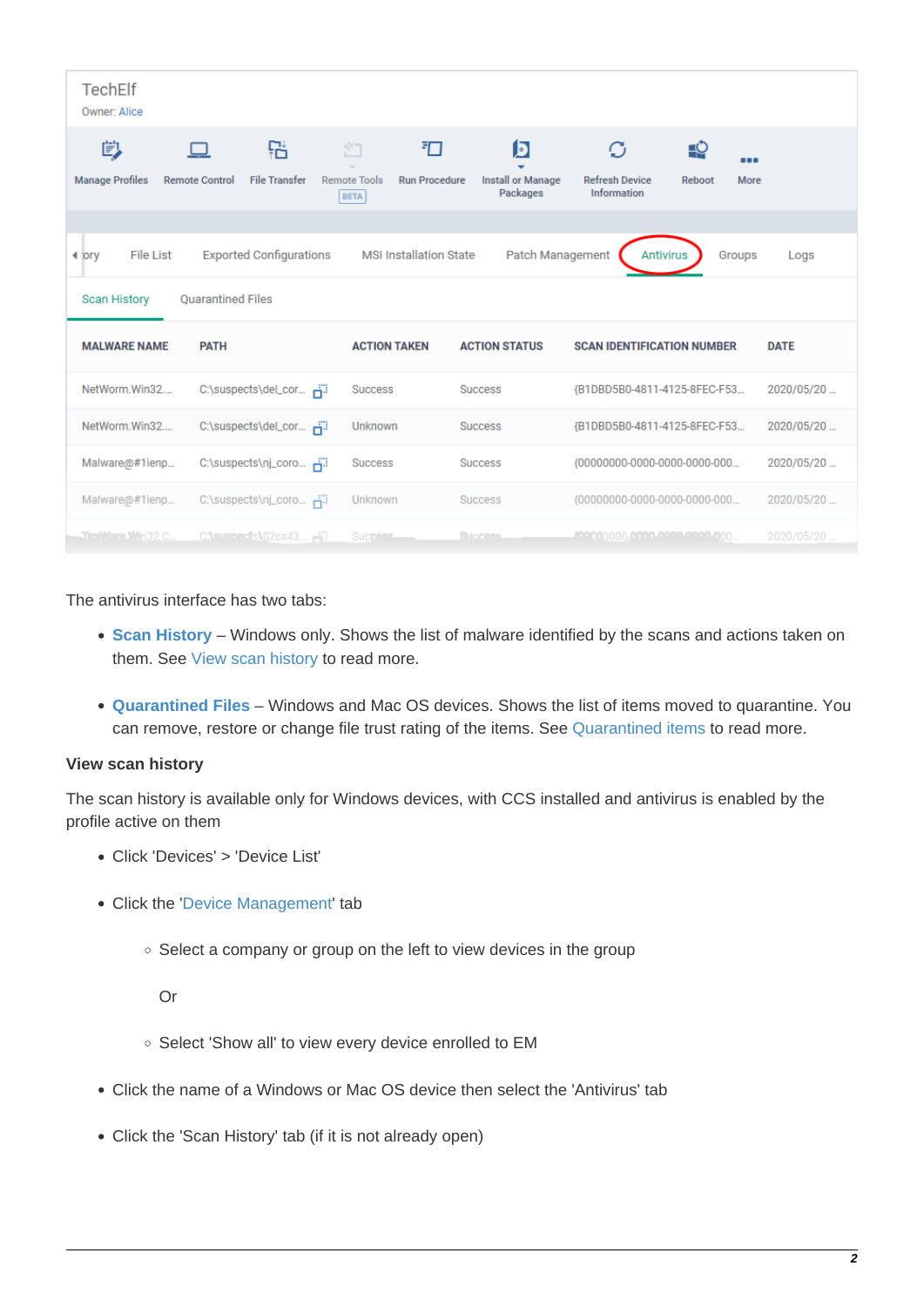| $4$ lory            | <b>File List</b>    | <b>Exported Configurations</b> | <b>MSI Installation State</b> | Patch Management     | <b>Antivirus</b><br>Groups        | Logs        |
|---------------------|---------------------|--------------------------------|-------------------------------|----------------------|-----------------------------------|-------------|
| <b>Scan History</b> |                     | <b>Quarantined Files</b>       |                               |                      |                                   |             |
|                     | <b>MALWARE NAME</b> | <b>PATH</b>                    | <b>ACTION TAKEN</b>           | <b>ACTION STATUS</b> | <b>SCAN IDENTIFICATION NUMBER</b> | <b>DATE</b> |
|                     | NetWorm.Win32       | C:\suspects\del_cor Fil        | <b>Success</b>                | <b>Success</b>       | {B1DBD5B0-4811-4125-8FEC-F53      | 2020/05/20  |
|                     | NetWorm.Win32       | C:\suspects\del_cor F          | <b>Unknown</b>                | <b>Success</b>       | {B1DBD5B0-4811-4125-8FEC-F53      | 2020/05/20  |
|                     | Malware@#1ienp      | C:\suspects\nj_coro Fil        | <b>Success</b>                | <b>Success</b>       | {00000000-0000-0000-0000-000      | 2020/05/20  |
|                     | Malware@#1ienp      | C:\suspects\nj_coro Fill       | Unknown                       | <b>Success</b>       | {00000000-0000-0000-0000-000      | 2020/05/20  |
|                     | TmiWare Win32.C     | $C$ is uspects 02ca43          | <b>Success</b>                | Success.             |                                   | 2020/05/20  |

#### **Malware Name** - Label of the malicious item

**Path** - The installation location of the file containing the malware

**Action Taken** - The response taken by Comodo Client Security to the malware.

**Action Status** - Whether the response was a success or failure

**Scan Identification Number** - Unique identifier assigned to the scan which found the malware

**Date** - Date and time at which the scan was performed.

#### <span id="page-2-0"></span>**Quarantined items**

- Quarantine is a secure holding area for potentially dangerous files. Quarantined files pose no threat to your system.
- Files identified as malicious or containing threats are moved to quarantine by CCS. See [How do threats](#page-4-0) [get quarantined?](#page-4-0) to read more.
- You can analyze the trustworthiness of items in quarantine and delete, restore or assign a file trust rating to them.
- File ratings determine how CCS handles the file:
	- Files rated as 'Malicious' will stay in quarantine on the device.
	- Files rated as 'Unrecognized' will be restored to their original location on the device. Future virus scans may flag them as malicious again.
	- Files rated as 'Trusted' will be restored to their original locations on the device. These files are skipped in future virus scans.

#### **View quarantined files**

- Click 'Devices' > 'Device List'
- Click the '[Device Management](https://www.itarian.com/device-manager.php)' tab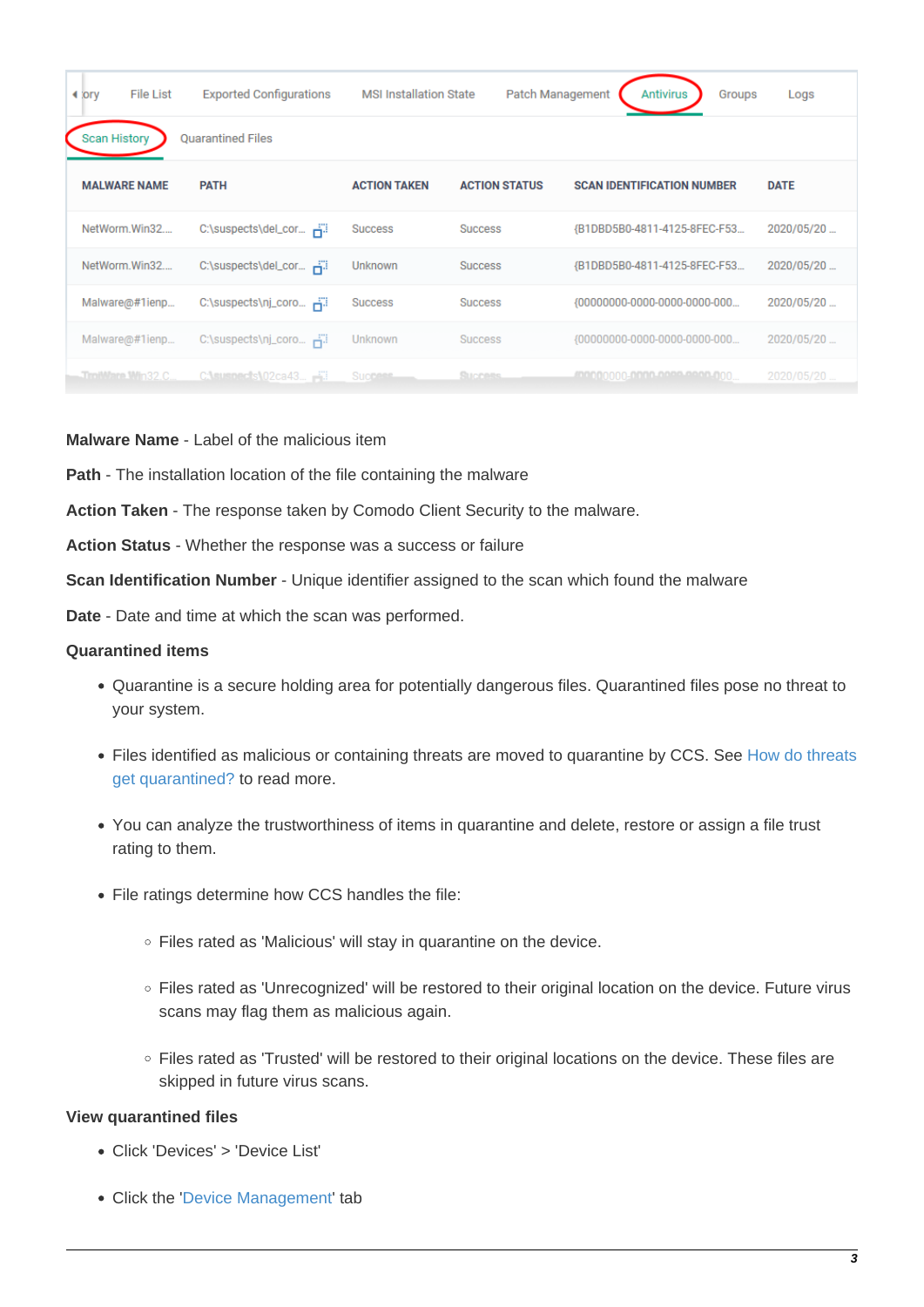$\circ$  Select a company or group on the left to view devices in the group

Or

- o Select 'Show all' to view every device enrolled to EM
- Click the name of a Windows or Mac OS device then select the 'Antivirus' tab
- Click the 'Quarantined Files' tab

|                                                 | ◀ Software Inventory                                                  | <b>File List</b>          | <b>Exported Configurations</b> | <b>MSI Installation State</b> |                                | Patch Management              | <b>Antivirus</b>                    | Groups<br>Logs                             |  |
|-------------------------------------------------|-----------------------------------------------------------------------|---------------------------|--------------------------------|-------------------------------|--------------------------------|-------------------------------|-------------------------------------|--------------------------------------------|--|
| <b>Quarantined Files</b><br><b>Scan History</b> |                                                                       |                           |                                |                               |                                |                               |                                     |                                            |  |
| $\mathbb{E}$                                    | Delete File(s) from Device                                            |                           | Restore File(s) on Device      | Rate as Unrecognized          | Rate as Trusted                |                               | Rate as Malicious                   |                                            |  |
|                                                 | Request quarantined files<br>Last Update Time: 2020/04/01 09:46:51 AM |                           |                                |                               |                                |                               |                                     |                                            |  |
| П                                               | <b>FILE NAME</b>                                                      | <b>FILE PATH</b>          | <b>FILE HASH</b>               | <b>DATE QUARANTINED</b>       | <b>COMODO</b><br><b>RATING</b> | <b>ADMIN</b><br><b>RATING</b> | <b>USER'S LAST</b><br><b>ACTION</b> | <b>USER'S LAST</b><br><b>ACTION STATUS</b> |  |
| $\Box$                                          | smb-<br>7teux2sm.exe                                                  | $C:\$ susp $\overline{1}$ | $010C62$ $-11$                 | 2020/04/01 09:45:52           | Unrecognized                   | Unrecognized                  | None                                | <b>Unknown</b>                             |  |

**File Name** - The file that was moved to quarantine.

**File Path** – The location of the identified file on the device

**File Hash** - The SHA1 hash value of the quarantined file

**Date Quarantined** - Date and time at which the malware was identified and moved to quarantine on the device.

**Comodo Rating** - The file's trust level as rated by CCS.

**Admin Rating** - The trust rating of the file as set by the administrator. Files can be rated as trusted, malicious or unrecognized.

**User's last action** - The response to the quarantined item by the EM admin.

**User's last action status** - The current status of the response. The possible statuses are:

- o Operation failed. Try again.
- Command is queued
- Command has been sent
- Click 'Request quarantined files' to import the list of most recently quarantined files from the device

The quarantine interface lets you:

- [Restore False Positives from Quarantine](#page-3-0)
- [Remove Malware files from the devices](#page-4-1)
- <span id="page-3-0"></span>[Rate files as 'Unrecognized', 'Trusted' or 'Malicious'](#page-4-2)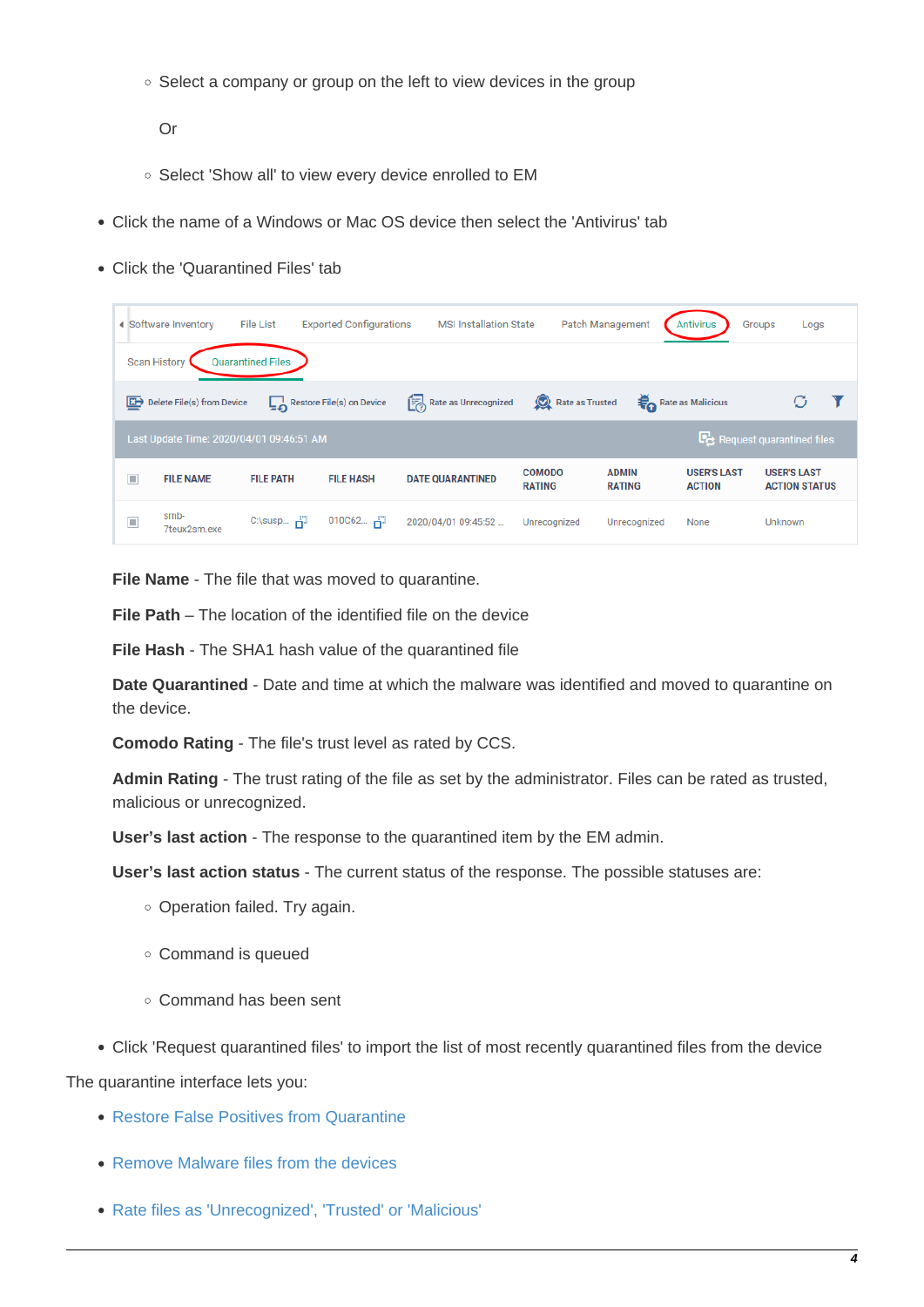# **Restore False Positives from Quarantine**

You can restore items from quarantine to their original location. This is useful if an identified item is a false positive, or a trustworthy file.

- Select the items from the list
- Click 'Restore file(s) on Device' on the top

The items are restored to its original location on the device and removed from the list.

# <span id="page-4-1"></span>**Remove Malware files from the devices**

You can permanently delete items from the device, if identified items are genuine malware.

- Select the items from the list
- Click 'Delete file(s) from Device' on the top

The items are deleted permanently from the device and removed from the list.

## <span id="page-4-2"></span>**Rate files as 'Unrecognized', 'Trusted' or 'Malicious'**

You can set a trust rating for items in quarantine as 'Admin Rating'. The admin rating supersedes the Comodo rating for a file.

- Select the items from the list
- Click 'Rate as Unrecognized', 'Rate as Trusted' or 'Rate as Malicious' appropriate to the rating you want to assign to the items.

A confirmation is shown and the command is sent to the device.

- Files rated as 'Malicious' will stay in quarantine on the device.
- Files rated as 'Unrecognized' will be restored to their original locations on the device. Future AV scans may flag them as 'malicious' again.
- Files rated as 'Trusted' will be restored to their original locations in the device. These files will be whitelisted and skipped by future antivirus scans.

# <span id="page-4-0"></span>**How do threats get quarantined?**

#### **Windows Devices**

**Real time scans** - Threats are placed in quarantine if:

- 'Show antivirus alerts' is disabled and 'Quarantine Threats' is set as the default action in the profile on the device. This setting is in the 'Realtime Scan Settings' area of the profile's antivirus section.
- 'Show antivirus alerts' is enabled and the end-user quarantined the threat at an alert.
- See 'Realtime Scan' in [How to configure antivirus settings in a Windows Profile](https://wiki.itarian.com/frontend/web/topic/how-to-configure-antivirus-settings-in-a-windows-profile) if you want to read more about the antivirus section of a profile.

#### **On-demand / Scheduled scans** - Threats are placed in quarantine if:

'Automatically clean threats' is enabled and 'Quarantine' is set as the action in the profile on the device.